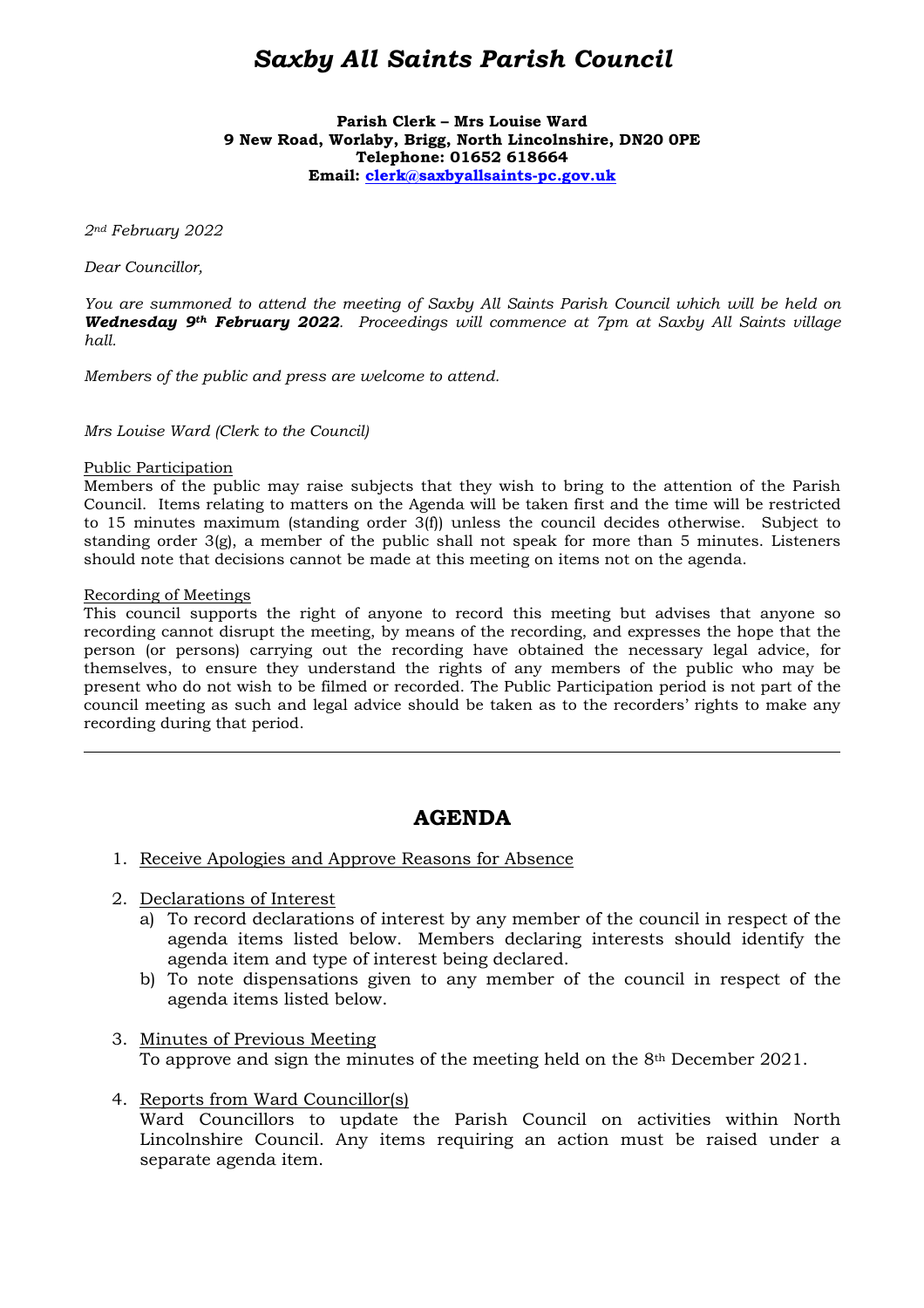# *Saxby All Saints Parish Council*

# 5. Highways/Footpaths/Public Right of Way

- a) To receive updates on the following and resolve any action:
	- New village name sign.
	- Maintenance of bus shelters.
	- Seating/bench provision.
	- Low Villages Community Speed Watch.
	- Dog bag dispensers.
	- Saxby Mill Lane, Danns Hill road surface condition.
- b) To receive notification of other issues and to resolve action required.
- 6. NLC Exploring Opportunities for Devolution To discuss and resolve any action.
- 7. 2022 Grass and PROW Cutting Contract To discuss and resolve any action.
- 8. Police Matters/Neighbourhood Watch/NAT To discuss and resolve any action.
- 9. Planning
	- a) To receive any applications made to North Lincolnshire Council and resolve a comment.
	- b) To receive decisions made by North Lincolnshire Council: PA/2021/1785 - Permission to remove five trees within the Saxby-All-Saints Conservation Area at Mulberry Cottage, 12 Main Street, Saxby All Saints. PA/2021/2048 - Permission to fell three trees, situated within Saxby all Saints' Conservation Area at Saxby Hall, 72 Main Street, Saxby All Saints, DN20 0QB PA/2021/1773 - permission to erect a new building for office, workshop and

storage (fertilizer/excess grain) - Field House Farm, access road to Field House Farm & Fox Covert Plantation, Saxby All Saints

- c) To note any planning applications received after the agenda has been posted. To resolve their inclusion on the next agenda and request an extension to the consultation period from North Lincolnshire Council.
- d) Any other planning matters.

# 10.Asset Management

To discuss and resolve any action.

11.Welcome Pack

Update from Cllr Shreeve. To discuss and resolve further action regarding its content.

# 12.Spring in Bloom 2022

To discuss and resolve any action.

- 13.Queen's Platinum Jubilee June 2022 To discuss and resolve any action.
- 14.Saxby Village Event

To discuss and resolve any action including setting a budget if required.